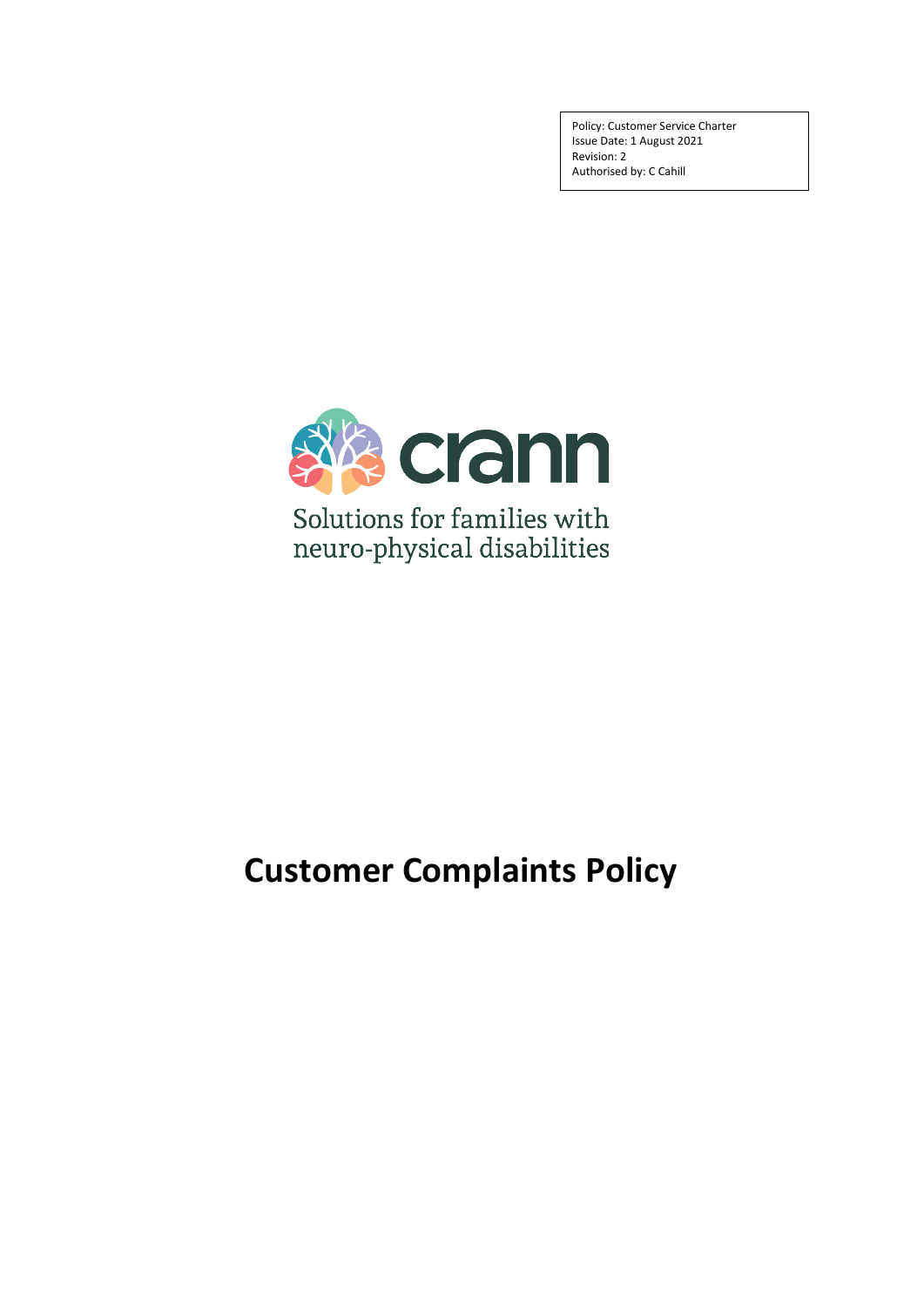## **Contents**

| 1.    |       |  |
|-------|-------|--|
| 1.1   |       |  |
| 1.2   |       |  |
| 1.3   |       |  |
| 1.4   |       |  |
|       |       |  |
|       |       |  |
|       |       |  |
|       |       |  |
|       |       |  |
|       |       |  |
| 1.5   |       |  |
| 1.6   |       |  |
| 1.7   |       |  |
|       | 1.7.1 |  |
|       | 1.7.2 |  |
|       | 1.7.3 |  |
|       |       |  |
| 1.7.5 |       |  |
| 1.7.6 |       |  |
| 1.8   |       |  |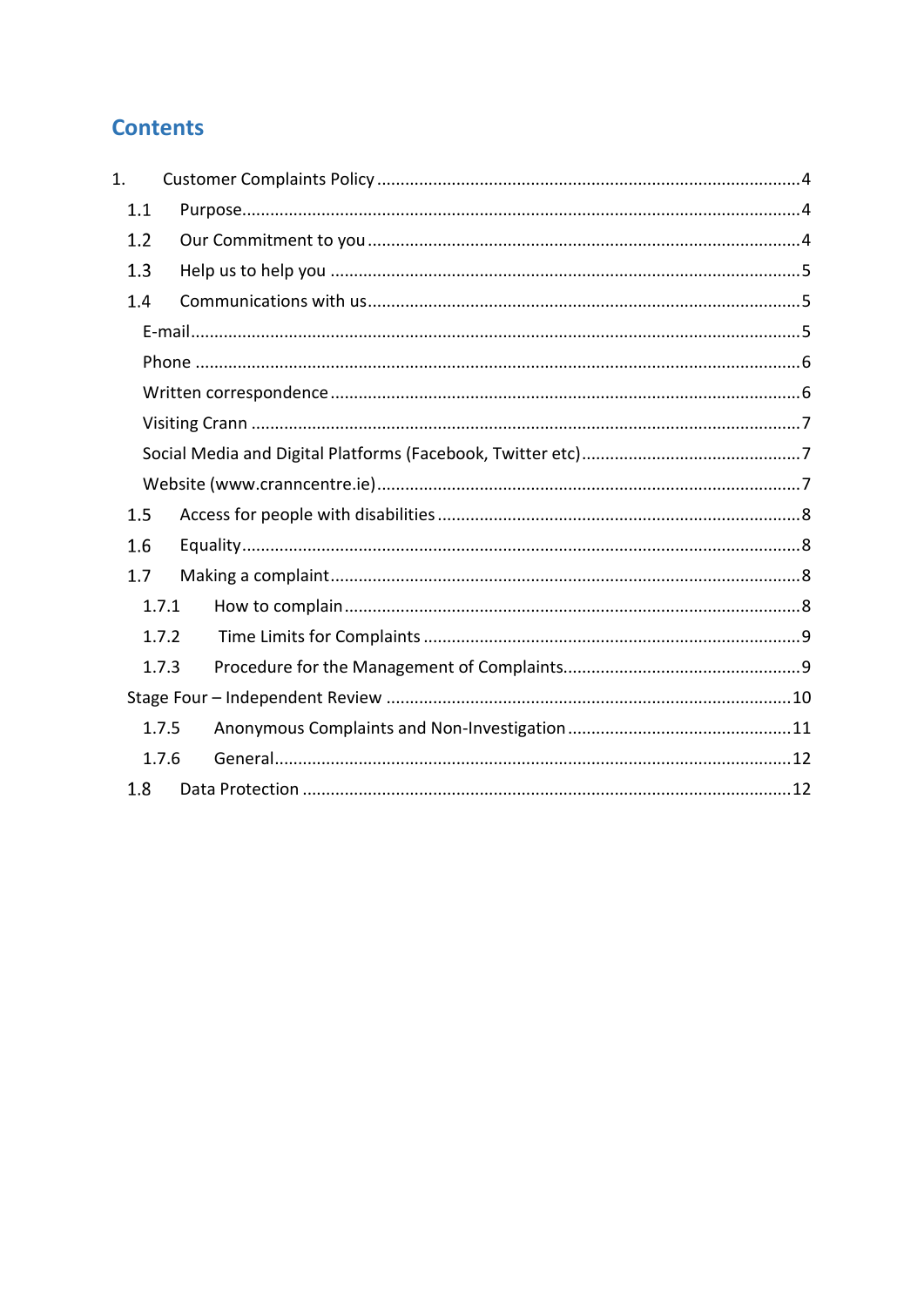### <span id="page-2-0"></span>**1. Customer Complaints Policy**

### <span id="page-2-1"></span> $1.1$ **Purpose**

The Crann Centre Customer Complaints Policy sets out the standard and behaviour that should reinforce our interactions with our stakeholders and in particular our service users. The policy lays out the different methods you can use to contact us and the procedure to use for complaints. Our core values underpin our delivery of services. These are:

- Promoting the social model of disability which recognises the structural barriers that prevent people with a disability from accessing services.
- Supporting a rights-based approach to accessing services recognising people with disabilities as active citizens who should claim their rights and to make informed decisions.
- Recognising a family-led approach the whole family's well-being should be supported.
- A collaborative care approach between individuals, families and professionals.
- Inclusive partnership there is strength in diversity.
- Ensuring that our services are established on evidence-based research and informed practice.
- Practising empowerment through a relational framework ensuring that the individual is supported in achieving their goals and not ours.

### <span id="page-2-2"></span> $1.2$ **Our Commitment to you**

We will:

• Put in place a process for you to make a complaint about the service you have received or any interaction with the organisation which has left you feeling dissatisfied.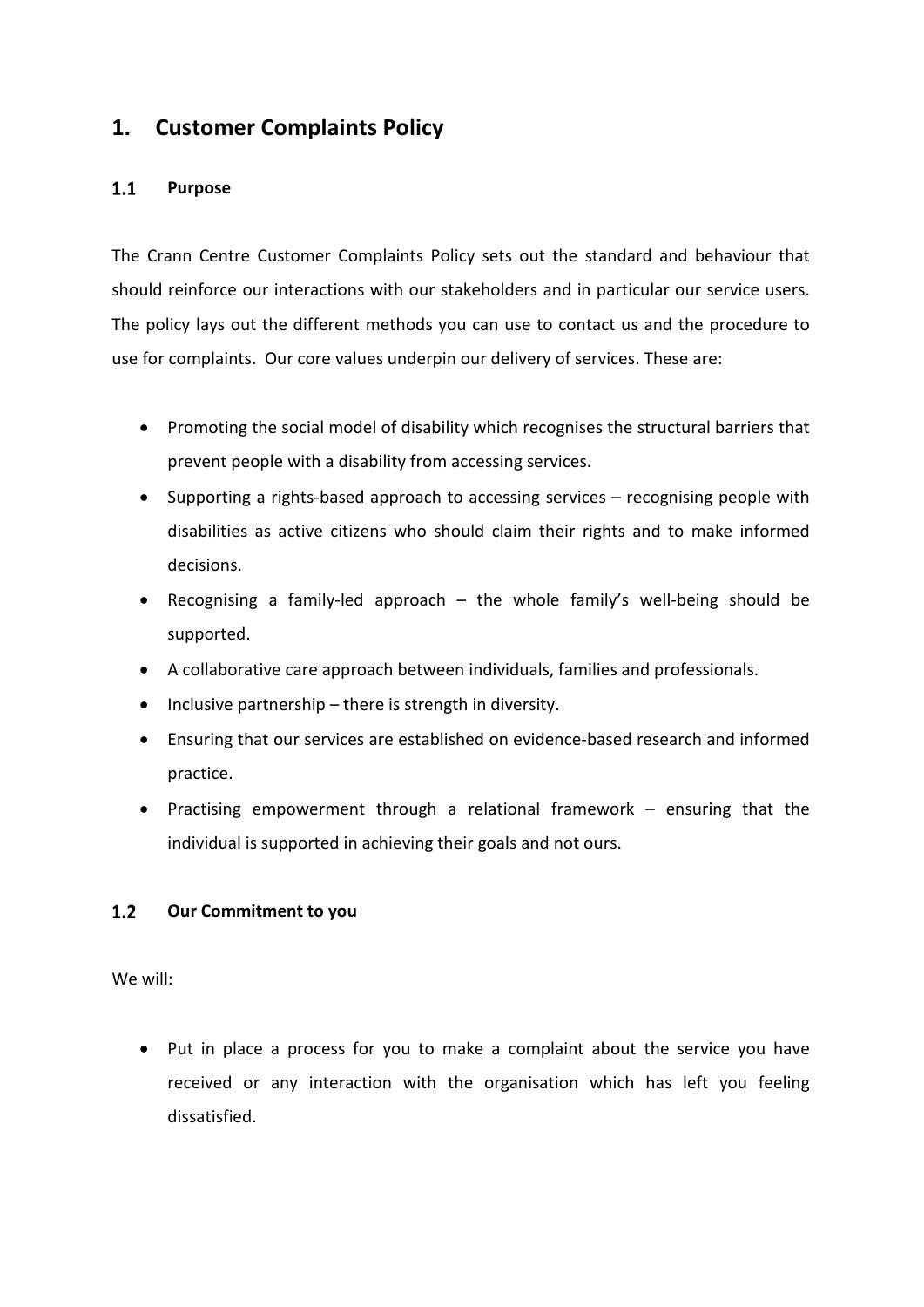- We will do our very best to put things right if we have made a mistake and will try to resolve your complaint fully.
- Respond to you promptly, efficiently and to the best of our ability.
- Give you relevant advice, providing clear and accurate information.
- Be polite and fair in our dealings with you, while always remaining impartial and sensitive to your request.
- Ensure that your rights to equal treatment are upheld as set out in legislation and best practice.
- Insofar as practicable, meet any specific needs or requirements that you may have.
- Protect the personal information you give us. Our Privacy Statement is on the web and our Data Protection Policy is available on request.
- Inform you of your rights and entitlements as appropriate.

#### <span id="page-3-0"></span> $1.3$ **Help us to help you**

We value your opinion.

You can help us to improve by providing feedback. We welcome all feedback. We will use your feedback to continue to improve our service.

#### <span id="page-3-1"></span> $1.4$ **Communications with us**

When you contact us, we expect you to treat our staff with respect, courtesy and consideration.

### <span id="page-3-2"></span>**E-mail -** [info@cranncentre.ie](mailto:info@cranncentre.ie)

- When you contact us by e-mail, you receive an automated reply acknowledging your e-mail.
- You will receive a full response to your e-mail within five working days.
- If it is not possible to respond fully within five working days, we will tell you when we hope to respond fully. Sometimes, an enquiry requires a more detailed response.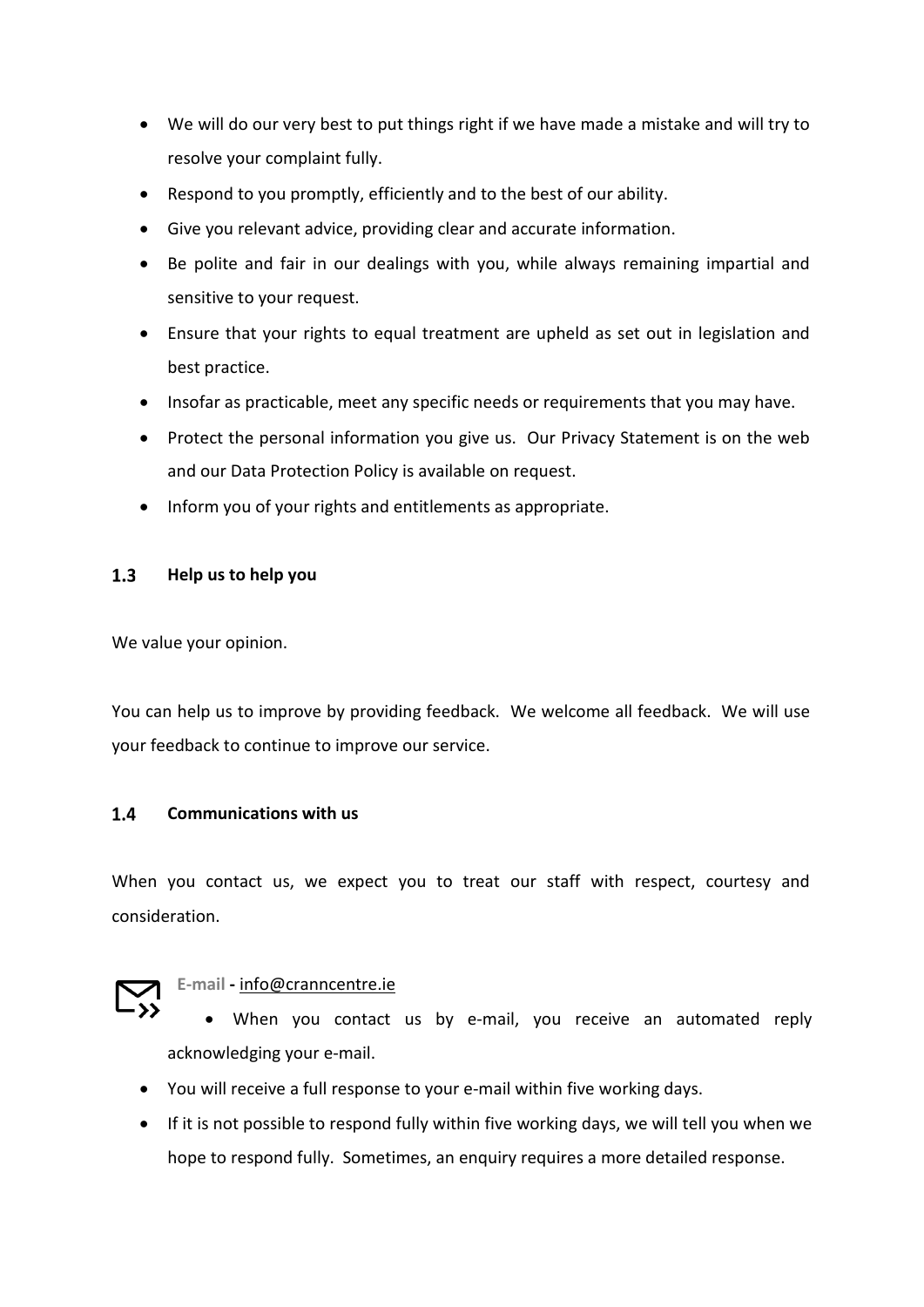- Each e-mail correspondence to you will include a contact name, telephone number and e-mail address.
- Your privacy will be respected and your enquiry will be treated in confidence.



### <span id="page-4-0"></span>**Phone -** 021 428 9267

- Our telephone lines are operated Monday to Friday from 9 am to 5 pm.
- We will answer the phone as quickly as possible and try to answer your query immediately.
- If we need to transfer you, we will tell you the name of the person to whom you are being transferred.
- If you leave a voice message, we will aim to respond by the next working day.
- We will respond to your enquiry fully within 5 working days.
- If it is not possible to respond fully within five working days, we will tell you when we hope to respond fully. Sometimes, an enquiry requires a more detailed response.
- Crann staff will identify themselves and their area of work when they answer the phone and when they phone you.
- We will be polite and helpful in our conversations with you and will provide you with clear and correct information.
- Your privacy will be respected and your enquiry will be treated in confidence.



### <span id="page-4-1"></span>**Written correspondence**

**Crann Centre,** Classis, Ovens, Co. Cork, P31TX39

- When you write to us, we will acknowledge receipt of your correspondence within 5 working days.
- We will respond in writing fully within 10 working days.
- If it is not possible to respond fully within five working days, we will tell you when we hope to respond fully. Sometimes, an enquiry requires a more detailed response.
- Any letter you receive from the Crann Centre will have a contact name, telephone number and e-mail address.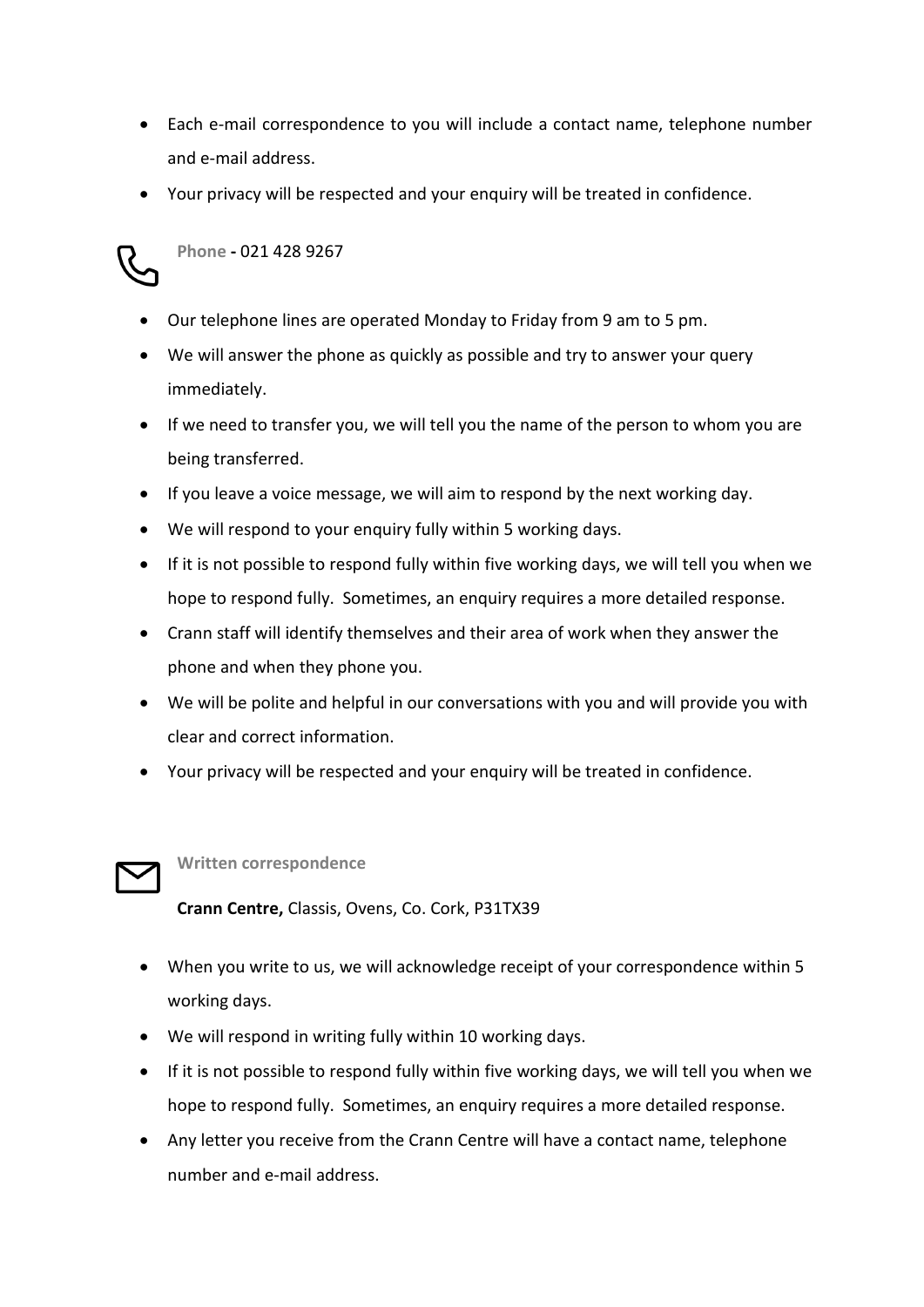- We will use plain English in our replies.
- Your privacy will be respected and your enquiry will be treated in confidence.



### <span id="page-5-0"></span>**Visiting Crann**

- We operate a drop in policy from Monday to Friday 9 am to 5 pm or you can call to make an appointment.
- We will be always polite and helpful to you.
- We will provide you with clear and correct information.
- Your privacy will be respected and your enquiry will be treated in confidence.



<span id="page-5-1"></span>**Social Media and Digital Platforms (Facebook, Twitter etc)**

We will continue to populate our social media platforms with relevant content.

- When you contact us through social media, we will first receive an automated response.
- We will respond to your enquiry fully within 5 working days.
- If your query needs a more detailed response, we may ask you to move to a more suitable communication platform such as e-mail.
- If it is not possible to respond fully within five working days, we will tell you when we hope to respond fully. Sometimes, an enquiry requires a more detailed response.
- We will review all comments and remove any inappropriate or offensive ones from the social media pages.



<span id="page-5-2"></span>**Website (www.cranncentre.ie)**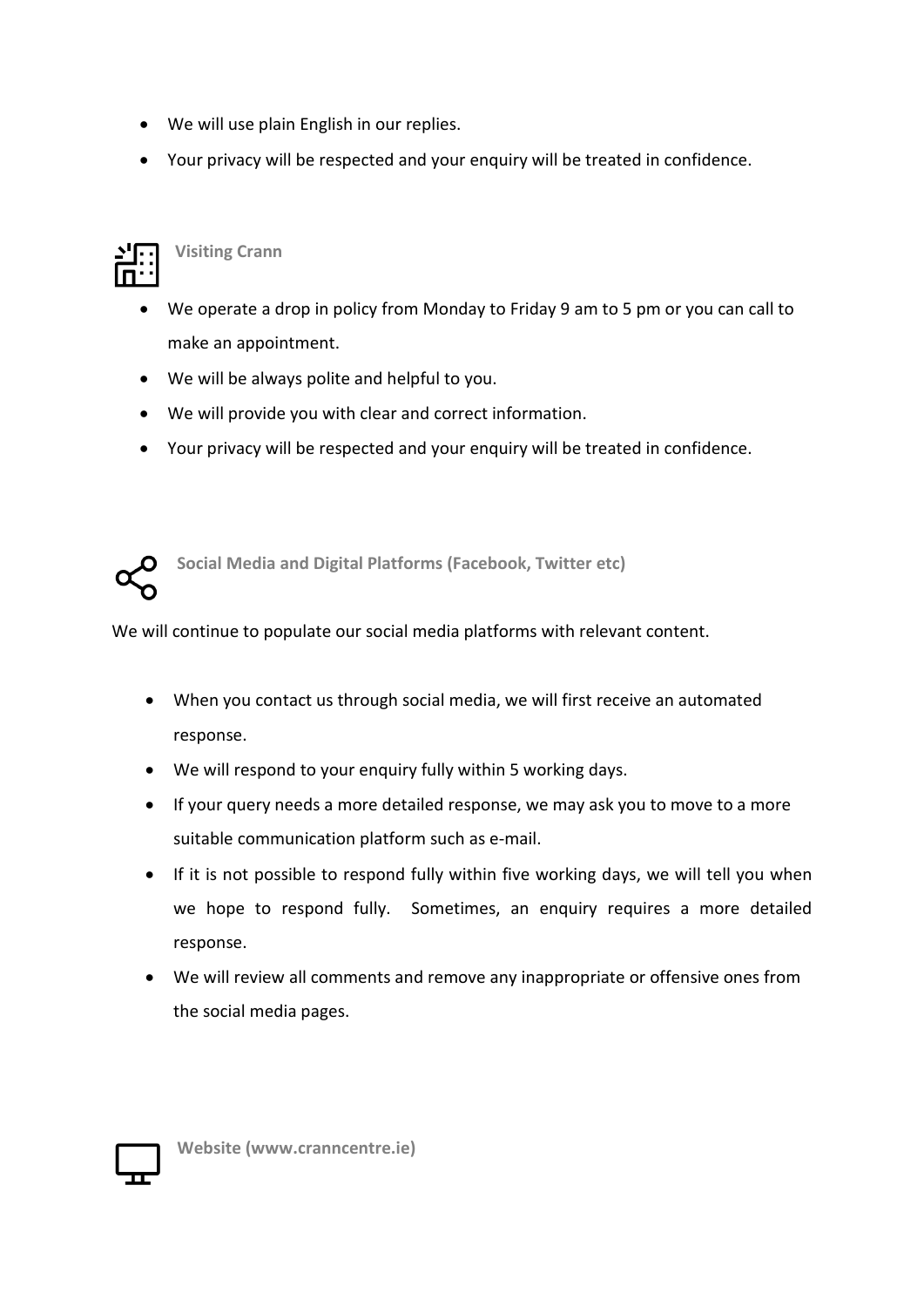- Our website content will be up to date and accurate.
- It will be easy to access and navigate using information that is clear and understandable.

#### <span id="page-6-0"></span> $1.5$ **Access for people with disabilities**

As part of our core values, we aim to ensure that information and services will be provided in suitable and accessible formats for you. Please contact us for any assistance you require in availing of our services. We always welcome your inputs and ideas.

#### <span id="page-6-1"></span> $1.6$ **Equality**

As a natural expression of our ethos, we have developed our equality policy to meet both legislative requirements and best practice.

#### <span id="page-6-2"></span> $1.7$ **Making a complaint**

If you are not satisfied with any of the services provided by The Crann Centre or feel that you have received a service that does not meet the standards outlined in our Charter, you have the right to complain. We will deal with your complaint fairly and politely.

### <span id="page-6-3"></span>**1.7.1 How to complain**

You can raise a complaint by contacting us directly at the Crann Centre. Our first point of contact is our Complaints Officer – Shirley O'Regan. We will do our very best to put things right if we have made a mistake and will try to resolve your complaint fully. If a person wishes to complain but is unable to do so because of age, illness or disability, they are entitled to have a person to make the complaint for them and to represent them in the process of dealing with it.

When making your complaint, it will help us if you include the following information: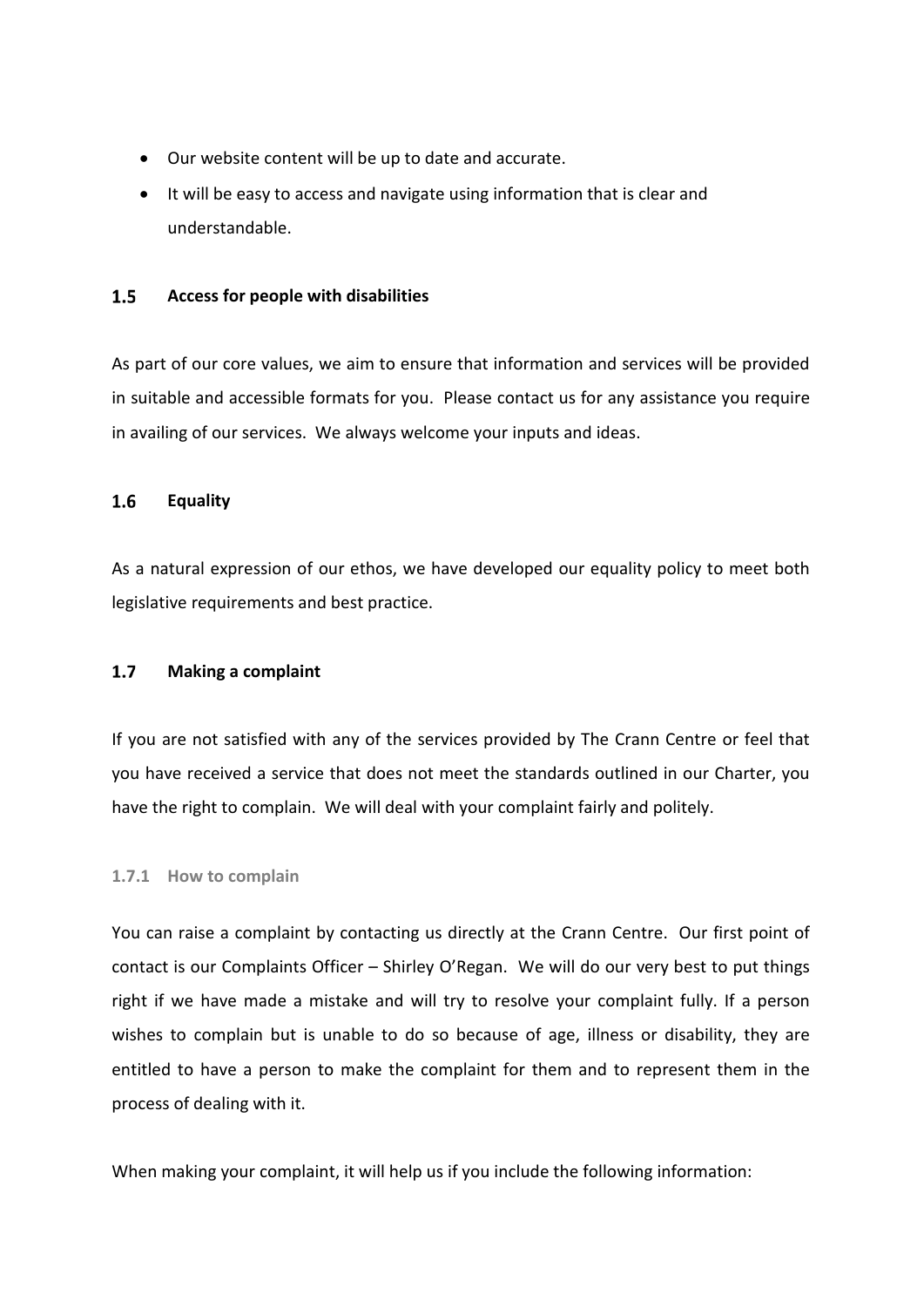- Who was involved if relevant?
- What happened, when and where?
- What are your concerns?
- Have you done anything to resolve the matter?
- What do you want to happen now?
- Any other relevant information/documents.

### <span id="page-7-0"></span>1.7.2 **Time Limits for Complaints**

Complaints should be made within 12 months of the date of the incident or issue having taken place. In exceptional circumstances, the Complaints Officer may extend the time limit. He/she will inform you in writing. of their decision to extend/not extend the time allowed within 5 working days of making the decision.

### <span id="page-7-1"></span>**1.7.3 Procedure for the Management of Complaints**

### **Stage One – Point of Contact**

We will listen your verbal complaint, identify the issues explain your options and take any appropriate immediate actions. Our aim is to resolve complaints through discussion at this stage if possible.

### **Stage Two – Formal Investigation**

If we cannot resolve your complaint at Stage 1 or if it is inappropriate for us to do so, we will ask you to put your complaint in writing. This will be formally acknowledged and a formal investigation started. The Complaints Officer will consider during this investigation if informal resolution would be appropriate. If this is successful, the complaint will be resolved and the investigation concluded.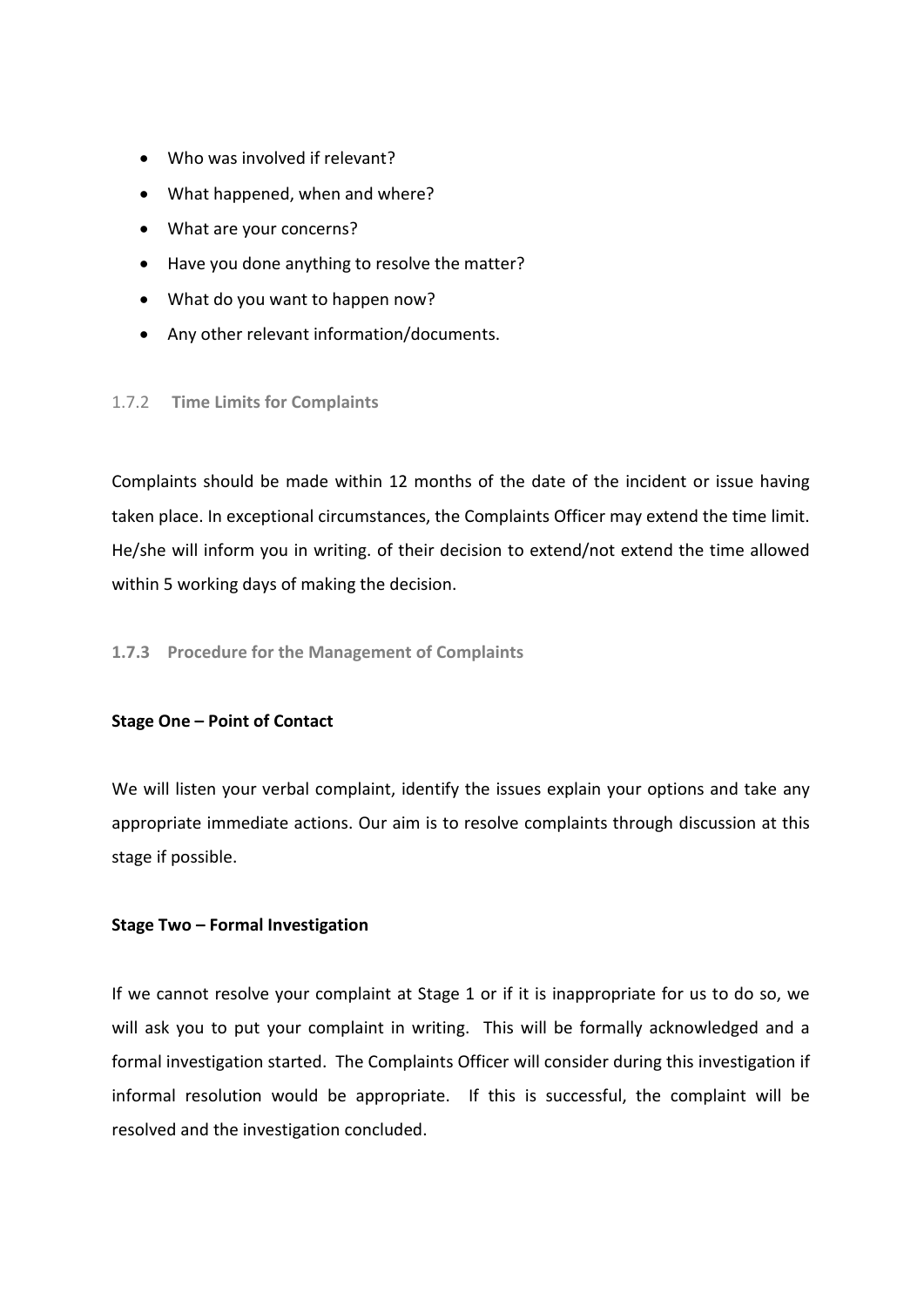During the Formal Investigation, the Complaints Officer may request any such documents and communicate with any persons that they reasonably believe can assist with the investigation of the complaint. At all times, they will aim to ensure that your confidentiality and privacy be respected. It is expected that the investigation will take no longer than 30 working days.

The Complaints Officer will issue a report to the Chief Executive after completion of the investigation with conclusions and recommendations. He/she will recommend that the complaint is upheld in whole/in part or not upheld at all. The Chief Executive is solely responsible for informing you and the Complaints Officer of the steps being taken in regard of the report and whether the recommendations have been accepted, implemented or rejected and the reasons. The Chief Executive will also inform the outcome, if relevant, to the person who the complaint has been made against. This will be made within 30 working days.

### **Stage Three – Appeal of Decision**

If you are not satisfied with the outcome of the investigation, you can make an appeal. This appeal should be made within 5 working days of the formal response of the investigation. This appeal will be made to the Board of Directors who will respond within 10 working days on receipt of the appeal. The Board will carry out a review of the report and investigation and seek further information if required. This will be carried out within 20 working days of the appeal having been received.

On completion, the Board will issue their review to the Chief Executive, the Complaints Officer and the Complainant. This review will either uphold the original recommendation or vary it or make a new one and give reasons for the decision taken. This will be done within 30 working days. The recommendations will be implemented by the Chief Executive.

### <span id="page-8-0"></span>**Stage Four – Independent Review**

The Board may consider that a complaint requires an independent review, or you may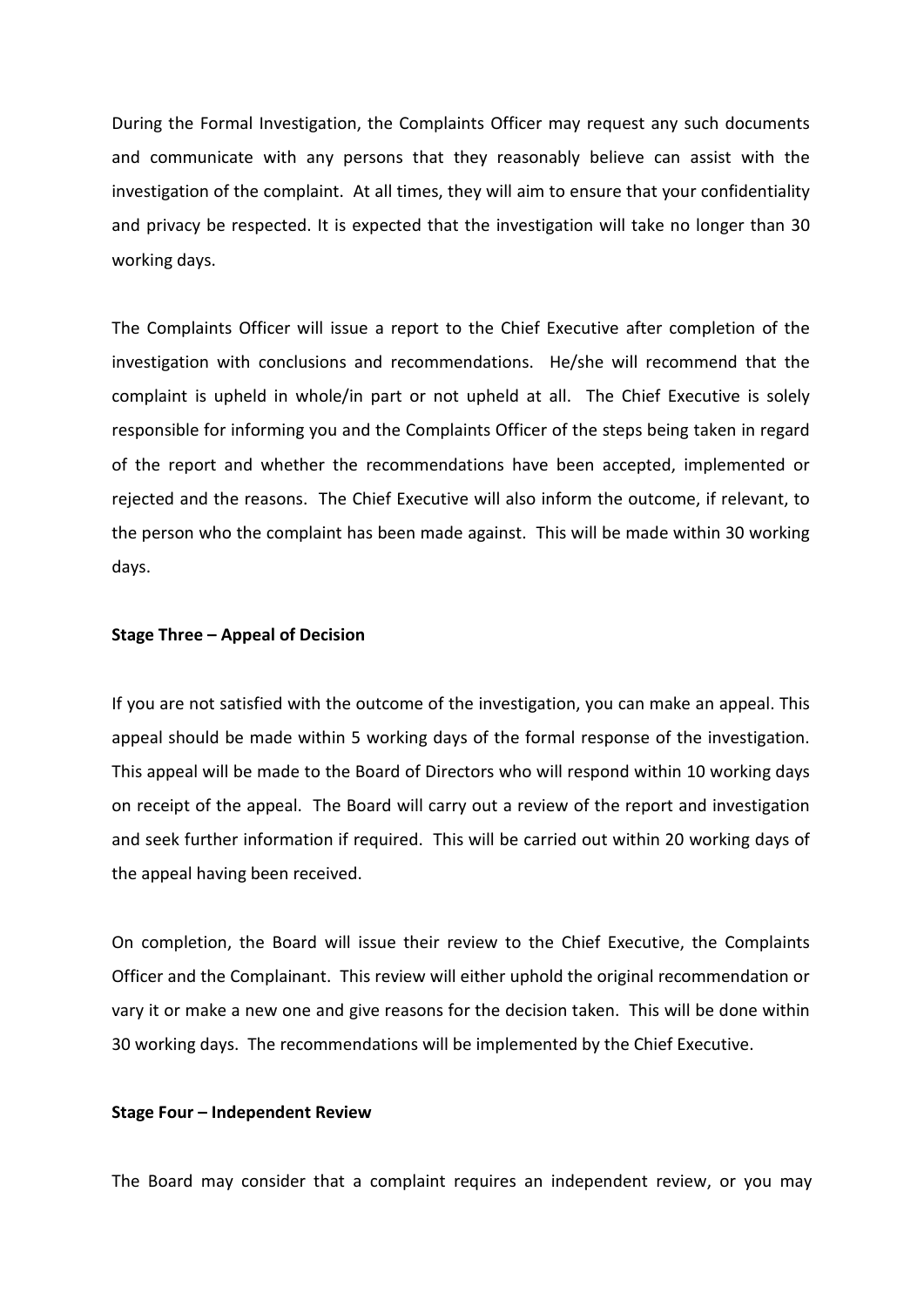choose to refer your complaint for independent review (e.g., Ombudsman) either directly following Stage Two or following a Stage Three Internal Complaint Review.

### <span id="page-9-0"></span>**1.7.5 Anonymous Complaints and Non-Investigation**

It is the policy of the Crann Centre that all complainants must provide contact details when making a complaint to enable appropriate validation, follow up and investigation of that complaint, unless there is a good and sufficient reason for withholding this information. We will then review the complaint within the limitations of the information provided to assure that the welfare of those who access our services are not at risk and that action is taken as appropriate.

There may be times we will not be able to investigate a complaint and this will be in relation to:

- a matter that is or has been the subject of legal proceedings before a court or tribunal,
- a matter relating solely to the exercise of clinical judgment by a person acting on behalf of either the Executive or a Service Provider,
- an action taken by the Executive or a service provider solely on the advice of a person exercising clinical judgment,
- a matter relating to the recruitment or appointment of an employee by the Executive or a service provider,
- a matter relating to or affecting the terms or conditions of a contract of employment that the Chief Executive or a service provider proposes to enter into (includes terms or conditions relating to superannuation benefits, disciplinary procedures or grievance procedures),
- a matter relating to the Social Welfare Acts,
- a matter that could be the subject of an appeal under Section 60 of the Civil Registration Act 2004,
- a matter that could prejudice an investigation being undertaken by the Garda Síochána,